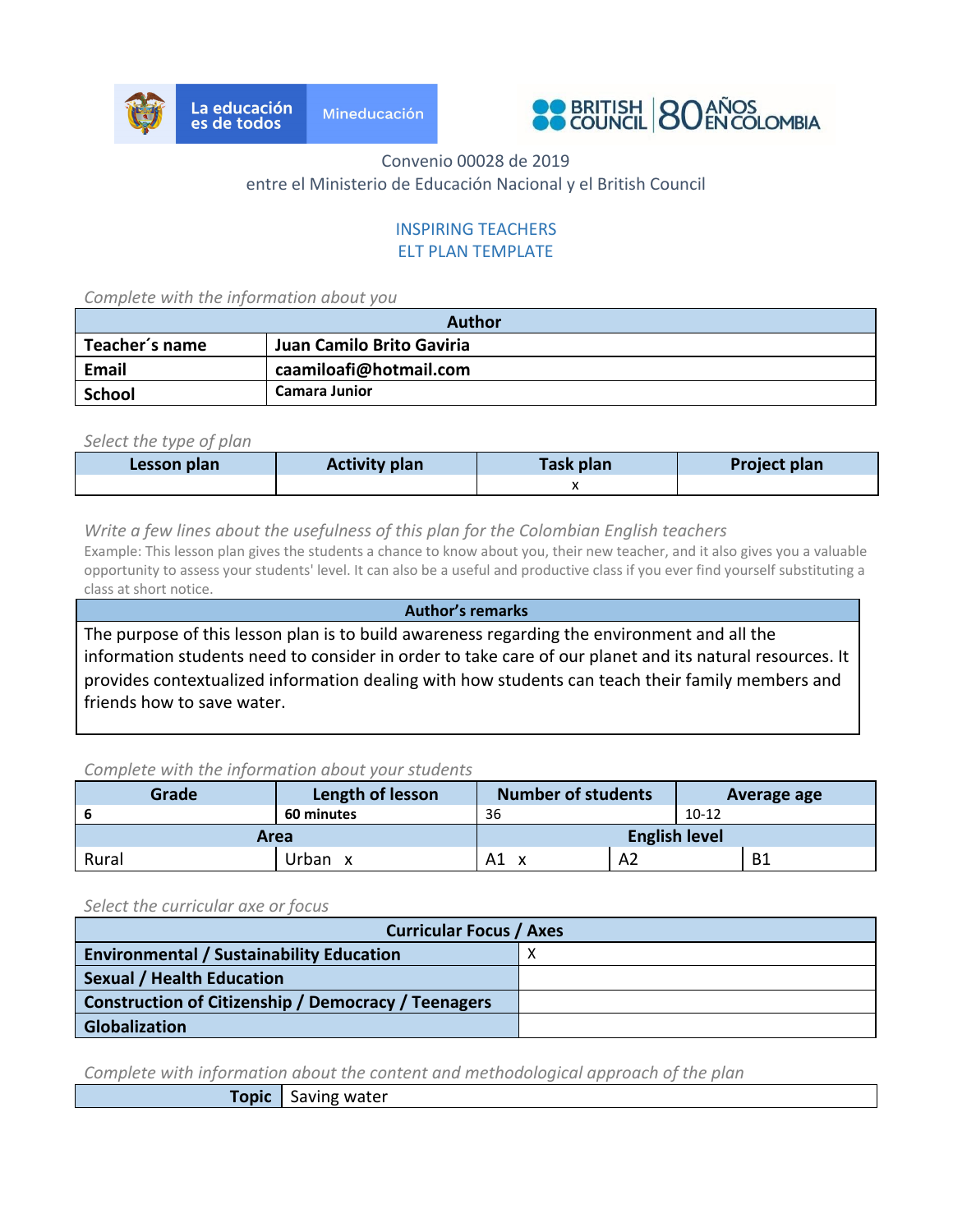



Convenio 00028 de 2019

### entre el Ministerio de Educación Nacional y el British Council

| Module / Unit         | - 4                                                             |                    |                    |
|-----------------------|-----------------------------------------------------------------|--------------------|--------------------|
| Language focus        | Language Function                                               | Language skills    | Vocabulary         |
|                       | Saving water and<br>protecting rivers, lakes,<br>and the ocean. | Speaking - Reading | Water, save, clean |
| Principles / approach | <b>Task-Based Learning</b>                                      |                    |                    |

*In "Aim", state what the learning goal is, in other words, what you want your students to achieve by the end of the session.*

*In "Subsidiary aims", relate the language skills (communicative and linguistic) students need to master in order to achieve the main aim of the lesson. Make sure the aims are learner-centred, specific,*

*measurable, achievable, realistic, and action oriented.*

| <b>Learning objectives</b> |                                                                                                                                                                                                                                                                                                                 |  |  |  |
|----------------------------|-----------------------------------------------------------------------------------------------------------------------------------------------------------------------------------------------------------------------------------------------------------------------------------------------------------------|--|--|--|
| Aim                        | By the end of this lesson, students will be able to identify environmental problems<br>caused by the wasting of water and the lack thereof.                                                                                                                                                                     |  |  |  |
| <b>Subsidiary aims</b>     | By the end of this lesson, students will be able to<br>Recognize daily actions/routines where people use water.<br>Find out ideas on how to save water in a reading text.<br>Express and discuss their own ideas on how to save water through<br>presenting posters.<br>Build awareness regarding saving water. |  |  |  |

*List all the materials needed for this plan. Please, do not include any picture or photograph.*

**Materials needed Markers, poster, picture about saving water, vocabulary about saving water**

*Write the name for each state of the plan. Then in the "Procedure", write a detailed description of what the teacher and students do at each stage of the session.*

*Be sure to be thorough so any teacher can follow this plan. Write the procedure in third person and present tense.*

*Use these conventions: T= teacher S= students Ss= students*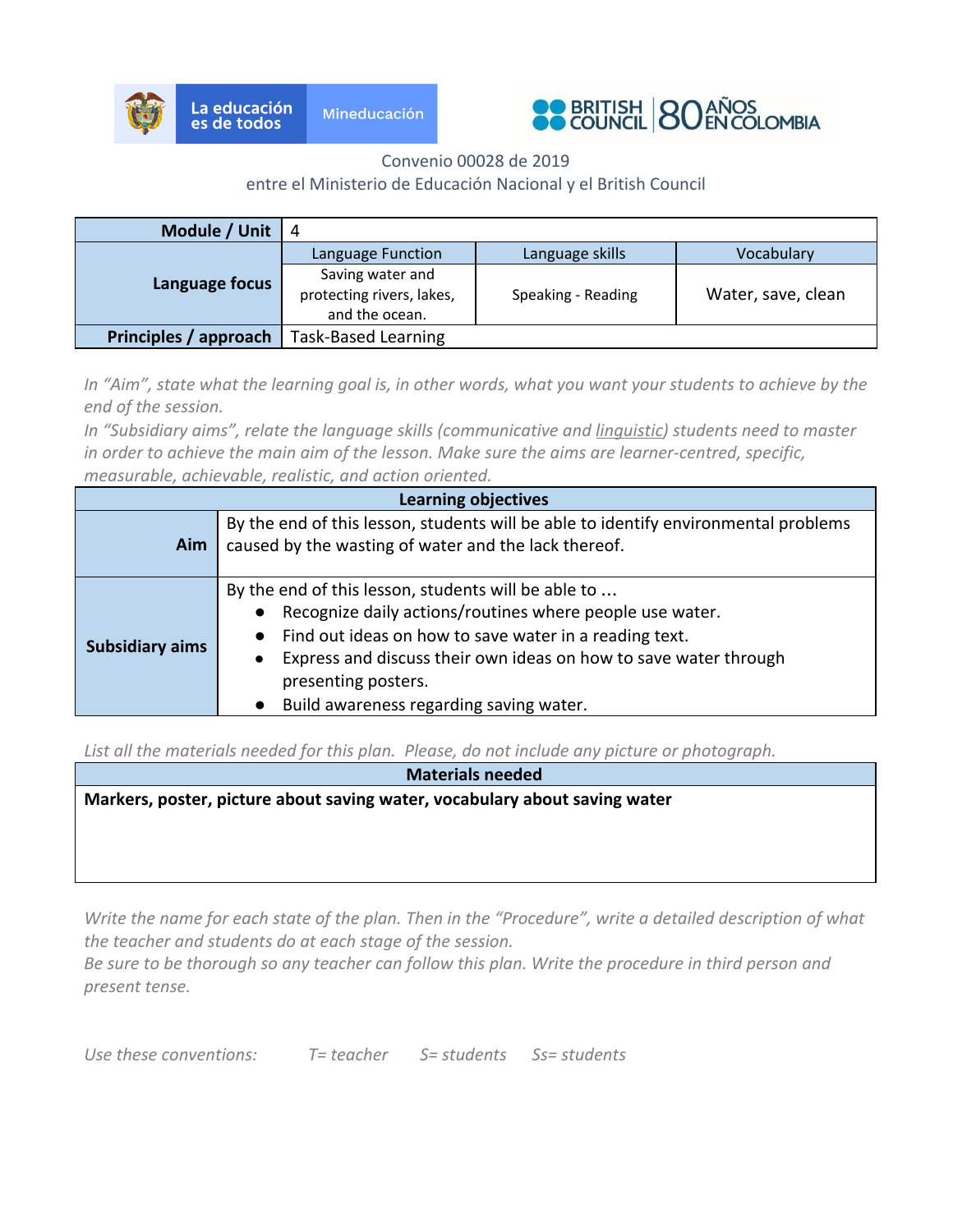



# Convenio 00028 de 2019

## entre el Ministerio de Educación Nacional y el British Council

| <b>Stage</b> | <b>Procedure</b>                                                                                                                                                                                                                                                                                                                                                                                                                                                                                            | <b>Time and</b><br><b>Patterns of</b>         |
|--------------|-------------------------------------------------------------------------------------------------------------------------------------------------------------------------------------------------------------------------------------------------------------------------------------------------------------------------------------------------------------------------------------------------------------------------------------------------------------------------------------------------------------|-----------------------------------------------|
|              |                                                                                                                                                                                                                                                                                                                                                                                                                                                                                                             | interaction                                   |
| Pre-Task:    | T asks Ss to think about water, the T asks Ss to stand up and act like if<br>everyone were a drop of water. T asks Ss, what would happen if we<br>start taking out one by one? Ss then respond to the T's question to build<br>a conversation in regards to saving water.                                                                                                                                                                                                                                   | 25 minutes<br>T-SS<br>SS-SS<br>$S-S$          |
|              | T will give Ss a list of words about water and how to save it. Ss form<br>groups of 6 people and then they need to choose 3 words and use them<br>as sub-titles in order to make a poster to put on the wall. Each chosen<br>word should be represented by a picture they need to draw which<br>illustrates how water can be saved. Then, all groups will share and talk<br>about their posters with the rest of the groups.<br>Assessment: Learning walls. Ss will stick their posters on the wall to have | Pair work<br>Group work<br>Individual<br>work |
|              | a feedback from their peers and teacher.                                                                                                                                                                                                                                                                                                                                                                                                                                                                    |                                               |
| Task-Cycle:  | Reading activity: DON'T WASTE WATER!<br>T asks Ss to read the text in the text book individually and silently for 10<br>minutes.                                                                                                                                                                                                                                                                                                                                                                            | 25 minutes<br>$T-Ss/$                         |
|              | SS can use their dictionaries to look for unknown vocabulary, although<br>the text provides a glossary and some reading tips.                                                                                                                                                                                                                                                                                                                                                                               | Entire class                                  |
|              | T ask Ss to read the text again. then, mark the final statements true (T)<br>or false (F)                                                                                                                                                                                                                                                                                                                                                                                                                   | Ss-Ss                                         |
|              | Some volunteers take turn to read aloud the statements and the correct<br>option.                                                                                                                                                                                                                                                                                                                                                                                                                           |                                               |
|              | T tell Ss they need to go around the classroom and find a poster that<br>best depicts how they can save water an take care of it. T tells Ss to<br>make a contrast between their poster and the poster they choose.<br>After, they will present their ideas to the other groups and ask yes/no<br>questions in order for the other groups to decide whether or not their<br>ideas are true to the conservation of water.                                                                                    |                                               |
|              | Assessment: Feedback sandwich: students are working in groups of 6<br>people and when they finish choosing another group's poster, they will<br>socialize them with another group and will receive two positive<br>comments on them and one thing they could improve.                                                                                                                                                                                                                                       |                                               |
| Post-Task    | T tells Ss to write one (1) short phrase in their notebooks to illustrate<br>how water can be saved from their point of view. That phrase should be                                                                                                                                                                                                                                                                                                                                                         | 5 minutes<br>T-Ss<br>$Ss-T$                   |